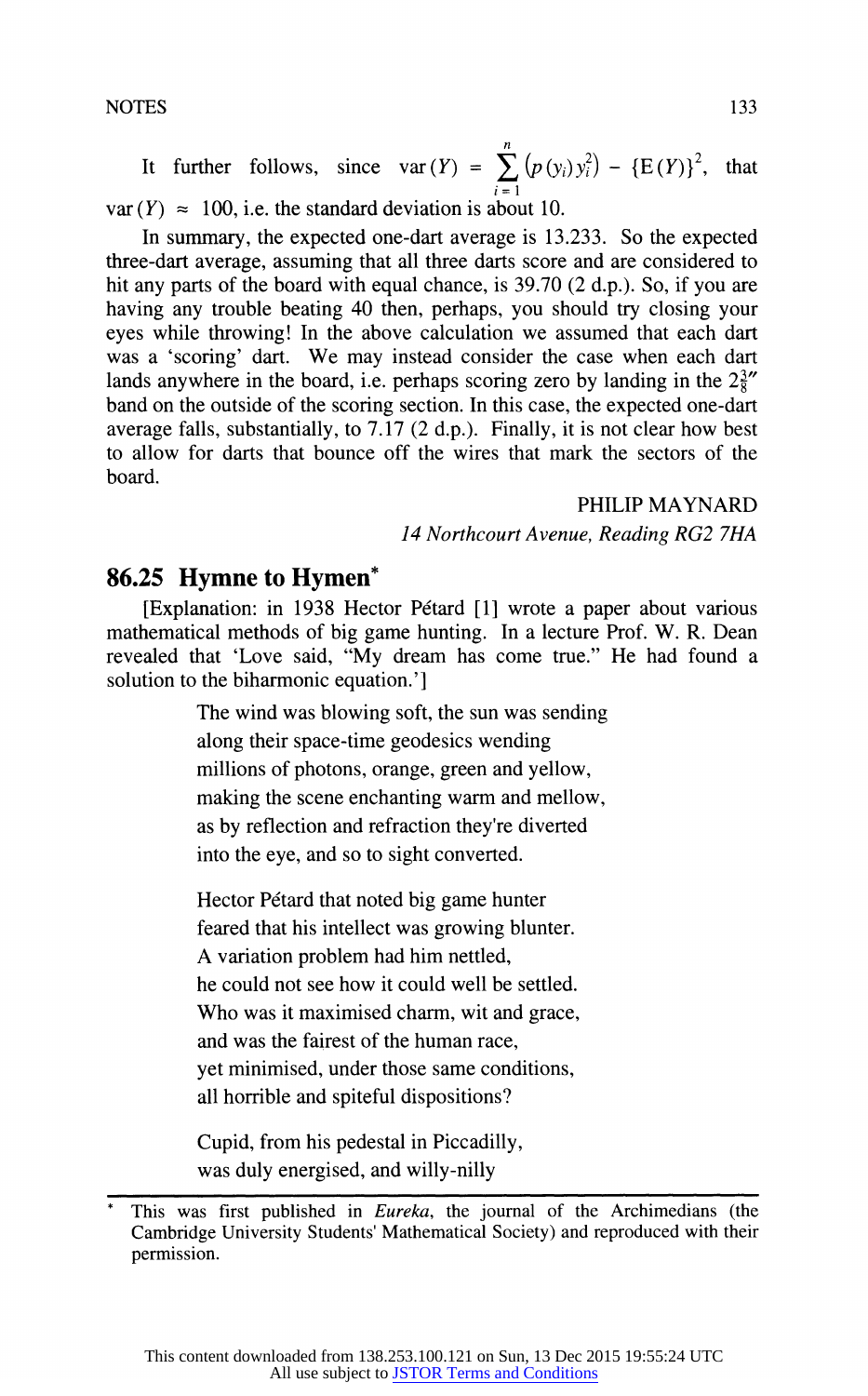**a million arrows sent with high velocity (for he's a chap of great precocity) a million?-more in the vicinity of unenumerable infinity.** 

The photons,  $h\nu = E$  obeying, **send many orbital electrons swaying. The arrows, which ignore Dirac's equations, cause sinusoidal cardiac palpitations in every youthful bachelor and spinster within a neighbourhood of old Westminster.** 

**An arrow, flying straight without deflection,**  with Hector Pétard's heart made intersection, **as well it might, with probability p, there's arrows almost everywhere you see.** 

**Feeling a sudden break in his dejection, he gave a look in a north east direction,**  direction cosines  $(\theta, \theta, 0)$ where  $\theta^2 = \frac{1}{2}$ , our hero **saw there a lovely maiden, smiling gaily, reading the Telegraph, or some such daily. Sensing his glance, she too felt quite elated, and so his greetings were reciprocated.** 

**Their conversation gave great satisfaction, they had a strong Newtonian attraction. Her dazzling figure, when it was in focus, beat hollow any algebraic locus. Her limbs, enveloped gracefully in nylon,**  she solved his problem to within  $\varepsilon$ , **and when his feelings he had truly sounded, he found his love for her was quite unbounded.** 

**'You are my true reciprocal', quoth she, 'and you my contragredient', said he. 'My image, inverse in the sphere of life, for future time, why not become my wife?' 'Your company is very sweet communion, I think our meet ought to include our union'.**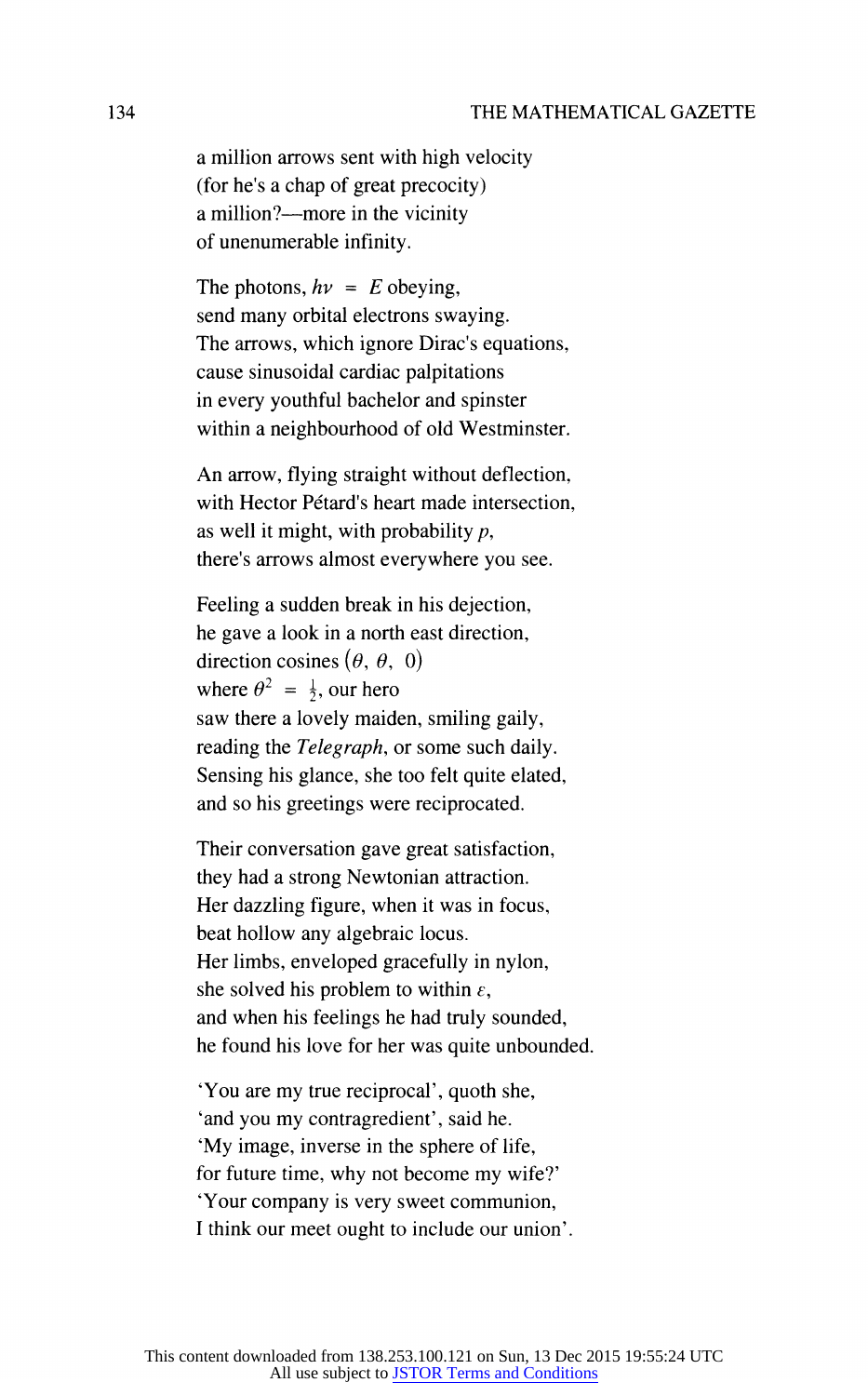#### **NOTES**

**'The union is included in the meet only of equal sets. The proof is neat. Come, charming one, let's be identified, I'll be the bridegroom, you the blushing bride.'** 

**Our couple at this moment hail a carriage, 'Hey, driver, speed to church, we want a marriage.' The vicar, seeing Hector, questioned whether, they're sure that he and she could live together connectedly, as long as they drew breath, and never separated but by death. 'Oh, yes, we're positive, oh absolutely, and swear by Harold Jeffreys resolutely, this is no deviation due to chance, it has statistical significance.'** 

**And as he handed him the golden torus, the vicar, quickly marrying them before us, explained, as he performed the operation, 'this is an irreversible transformation. You, Hector, owe to her in calm or storm, convergence absolute and uniform. By involution you're uniquely mated, in fact, harmonically conjugated.'** 

**Then Hector turned to her after the mating, and ceased to oscillate, but osculating, declared, 'beloved one, now you are mine, and I am ever yours, this ring's a sign of an implicit perfect right ideal. Of us two conjugates, the sum is real, the difference is pure imaginary, and ever negligible it shall be, we two are definitely integrated, and never shall be differentiated.'** 

**The moral of this episode is sweet, their hearts in unison together beat. In harmony, and equal in persuasion, they solve the biharmonical equation.**